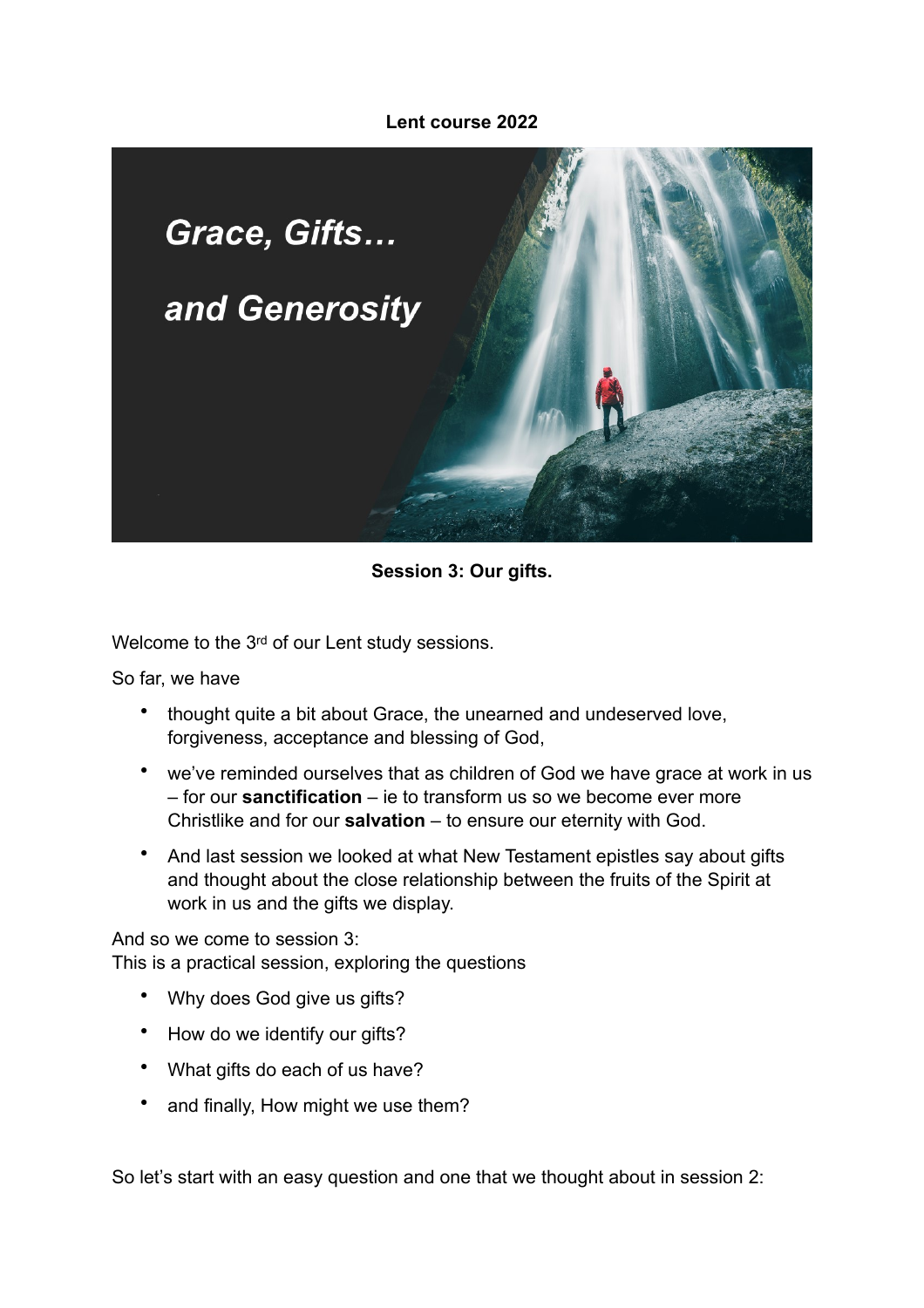Why does God give us gifts? Before you leap to answer that, a reminder of some scripture –

Ephesians 2:10

*For we are what he has made us, created in Christ Jesus for good works, which God prepared beforehand to be our way of life.*

Here's a verse we've seen before

1 Peter 4:10

*Like good stewards of the manifold grace of God, serve one another with whatever gift each of you has received.*

And from Hebrews 10: 24 -25

*… let us consider how to provoke one another to love and good deeds, … encouraging one another… (* I love that word "provoke"! I think this may be the only time it is used positively!)

And finally, Galatians 6: 10

*… whenever we have an opportunity, let us work for the good of all, and especially for those of the family of faith.*

So why does God give us gifts?

The reasons different epistles give are slightly different – Ephesians tells us that we have gifts because that's why God created us! God created us so God could give us gifts! The verse from I Peter says it is to *serve* each other, Hebrews to *encourage* each other, while Galatians extends this to include serving people beyond the community of faith.

I'm guessing those might be familiar verses and, as with all things familiar, there is a risk that we can miss the seriousness or urgency of their message. So here is another passage, this time from the Letter of James.

### Read James 2: 14 -20

*<sup>4</sup>What good is it, my brothers and sisters, if you say you have faith but do not have works? Can faith save you? 15 If a brother or sister is naked and lacks daily food, 16 and one of you says to them, "Go in peace; keep warm and eat your fill," and*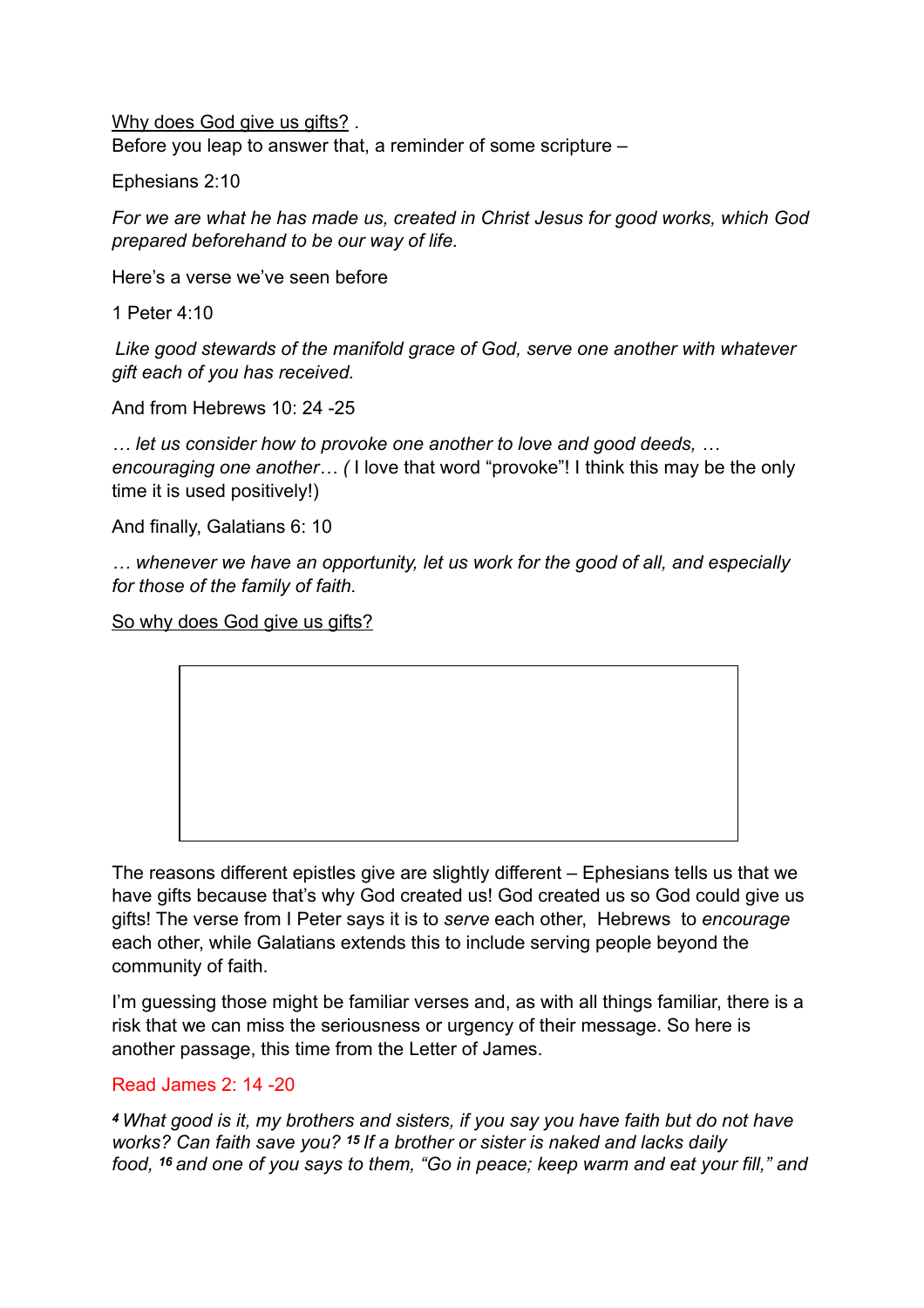*yet you do not supply their bodily needs, what is the good of that? 17 So faith by itself, if it has no works, is dead.* 

*<sup>18</sup>But someone will say, "You have faith and I have works." Show me your faith apart from your works, and I by my works will show you my faith. 19 You believe that God is one; you do well. Even the demons believe—and shudder. 20 Do you want to be shown, you senseless person, that faith apart from works is barren?*

This is one of the hardest hitting passages in scripture. Take a moment to read it again.

James' message is different again from the other verses we've looked at. What is his reason for using our gifts?



James puts the spotlight on us! The value of service is to us! If we are without good works, our faith is dead! And the way we keep our faith alive is by using our God given gifts. No excuses.

These letters were written to groups of Christians in different parts of the Roman Empire, in the early days of what we call "the church", people who were trying to figure out how to *live* their faith, within and beyond their Christian community. And the instructions they receive give a clear overall message.

- We should expect God to give us gifts ( Ephesians),
- for the benefit of other Christians ( Peter, Hebrews and Galatians)
- and for people as yet outside the faith community (Galatians)
- And they are to be used for our own benefit too ( James)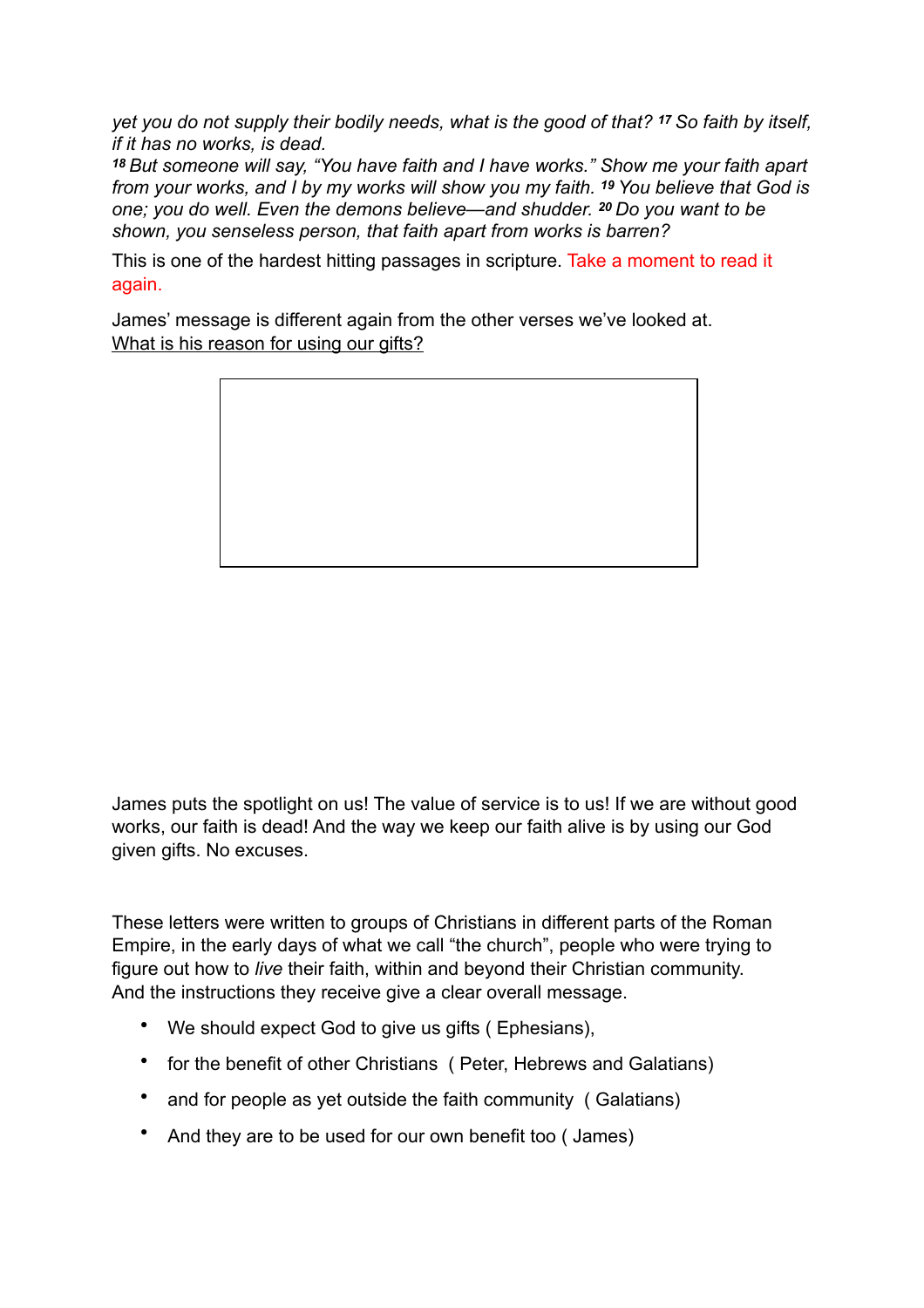We'll come back to using our gifts a little further on but now, think about the question, What are the hallmarks of a gift? / How do we know that something is a gift we have been given?

| think we |  |
|----------|--|

could give a number of ways. Here are 2 !

- We can do it! ( At least in some measure! We don't have to be world class!)
- We enjoy doing it! ( Gifts meant to be used with enjoyment )

I think these give us a good starting point – we shouldn't ignore ability and enjoyment – but they could apply to a lot of things! And as I don't think my skilful enjoyment of Candy Crush on my i-pad is what we are talking about here, let's move on to 3 other hallmarks:

- It serves/ encourages other people.
- We see its value in God's eyes.
- Other people recognise this as a gift (at least in some measure, while also acknowledging that some gifts are exercised so quietly that few people know about them).

You might like to reflect more about this matter of identifying gifts, now or later.

But now you have some criteria to help you more accurately identify your gift(s) – have some fun with the questionnaire below.

\*\*\*\*\*\*\*\*\*\*\*\*\*\*\*\*\*\*\*\*\*\*\*\*\*\*\*\*\*\*\*\*\*\*\*\*\*\*\*\*\*\*\*\*\*

# *Looking at my gifts*

Different epistles in the New Testament list a variety of gifts, all of which are to build up and support the body of Christ and the work of the body beyond the church family.

Below are the main gifts listed, edited so each gift is listed only once. Remembering last session, exercise sober judgement ! and be honest with yourself and work your way through it.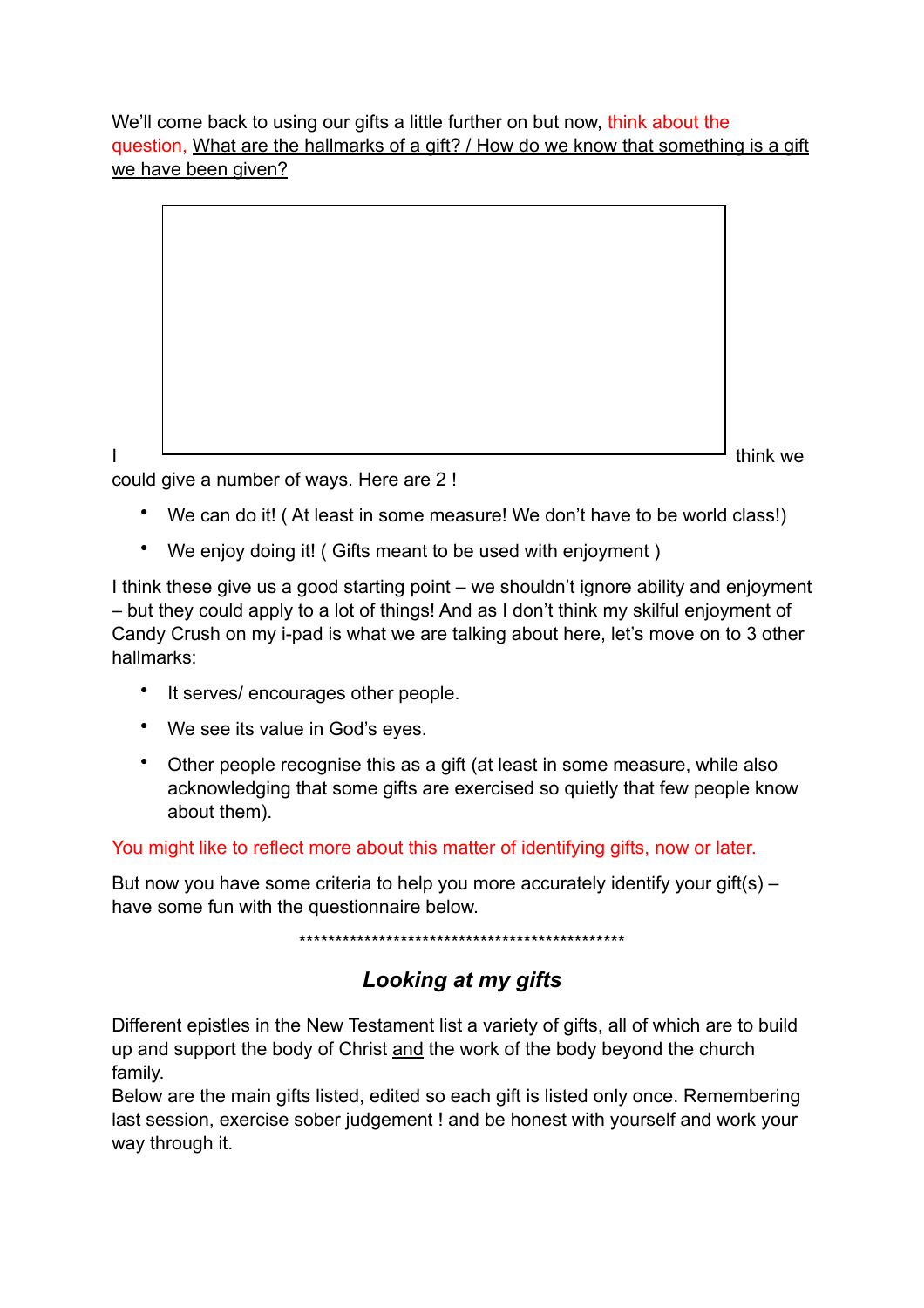# Put a  $\checkmark$  against or note down any / all the gifts you think you have.

| prophecy<br>ministry/ service (understand this as you will!)<br>teaching<br>exhortation (encouraging / motivating)<br>giving<br>leadership & diligence<br>compassion & cheerfulness |
|-------------------------------------------------------------------------------------------------------------------------------------------------------------------------------------|
| wisdom<br>knowledge<br>faith<br>healing<br>performing miracles<br>discernment<br>tongues<br>interpretation of tongues                                                               |
| evangelism<br>pastoring                                                                                                                                                             |
| hospitality<br>administration                                                                                                                                                       |
| love<br>joy<br>peace<br>patience<br>kindness<br>generosity<br>faithfulness<br>gentleness<br>self-control                                                                            |
|                                                                                                                                                                                     |

My additions

Now put a X against any you think you do not have.

Add any that you think should be (or St Paul might!) include today (and mark with a  $\sqrt{or X}$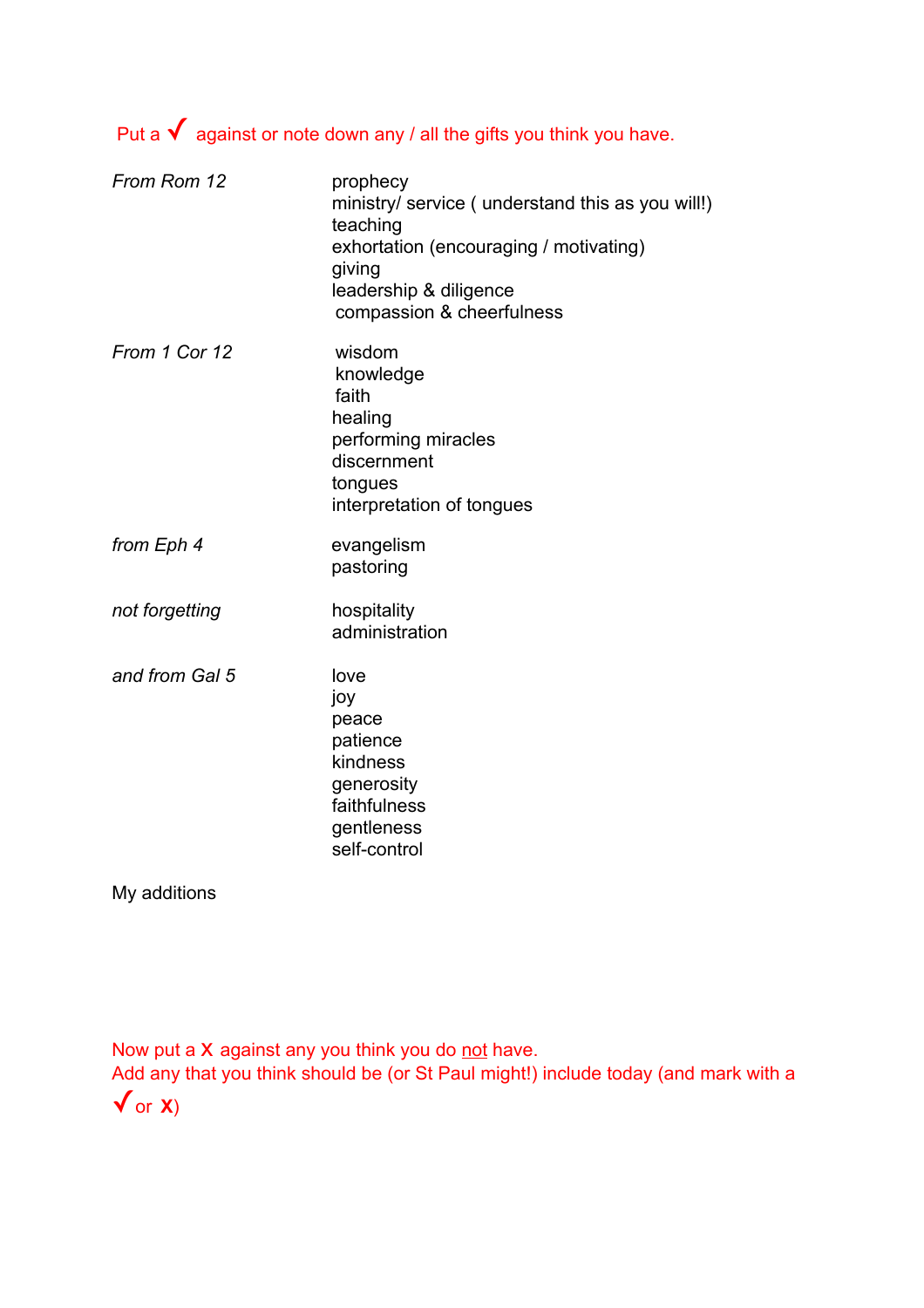Now make a note of any gift you think you once had but have no longer and /or make another note of anything that you think is a recent gift .



I hope you enjoyed that exercise!

Let's think about that last part, the matter of changing gifts.

If you did identify changes to your gifts (any gift "lost" or recently "found"), what might you deduce from this? (Even if you have not identified this change in yourself, think perhaps of an older person who can no longer exercise a gift that once was a major part of their Christian life… What does this tell us?)



I believe this leads us to consider that God blesses us with both "fixed and fluid gifts".

## **Fixed gifts …**

Gifts that we seem to have always had or had for a very long time that we know we still have, and

gifts that are the Fruits of the Spirit: the gifts God wants us to have always, in full measure

In contrast, we have

## **Fluid gifts …**

are gifts that may vary in duration, according to circumstances

I think the idea of fixed gifts is pretty straightforward ... but why might God bless us with fluid gifts?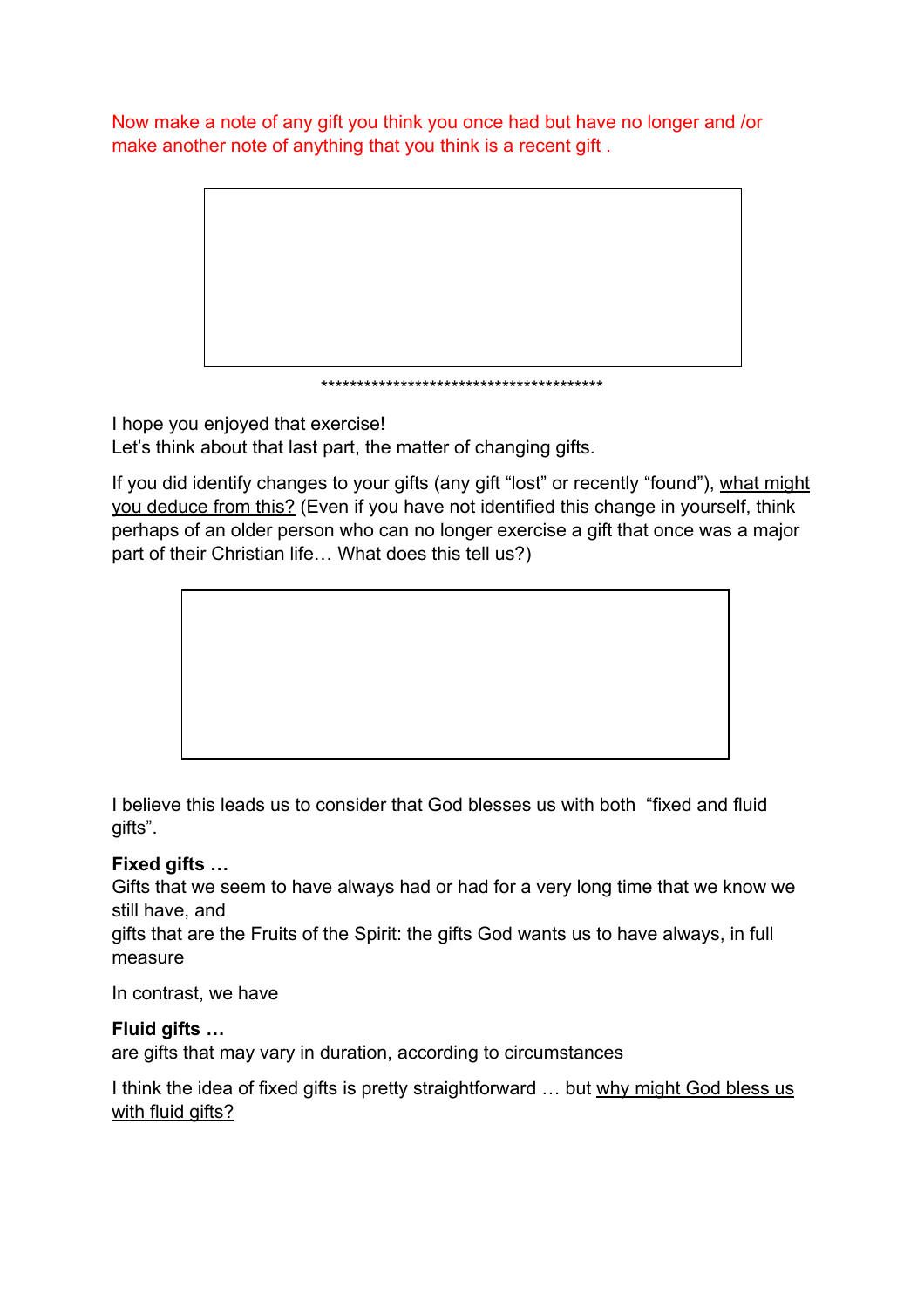| If you<br>have |
|----------------|
|----------------|

about the fact that the fact the fact that  $\mathcal{L}$  is the fact the fact the fact the fact that  $\mathcal{L}$ 

thought

that *we* change and our *circumstances* may change, and the *needs* in the places we find ourselves differ one place and time from another, we are thinking on the same lines!

God is always ahead of us in knowing us *and* the needs around us. So although some gifts are fixed, others may be fluid, as God matches our gifts to needs that we can meet at the time they are needed.

And rather than fret about, for example the inevitable changes or even limitations that come as we move through life, try thinking about God giving us new gifts to meet new times or circumstances - drawing us from something in order to draw us to something new.

So where are you now in terms of your current gift(s) and the needs around you, in St Thomas and in the wider communities of which you are part ?

As you think about that question, here is another!

Is there anything you should consider giving up?



The danger when thinking about gifts is that the emphasis is on what we do or can do. And we can end up feeling guilty about what we are not doing – or fed up because we are still doing the job we've been doing for years and there doesn't seem to be anyone else to take over from us.

But if we take seriously the idea of fluid gifts, if we acknowledge needs and our circumstances / capabilities change, this is the question we should ask… if for no other reasons than giving something up can allow God to do new things in  $us – and$ </u> allow the gifts of others to flourish.

Something to ponder …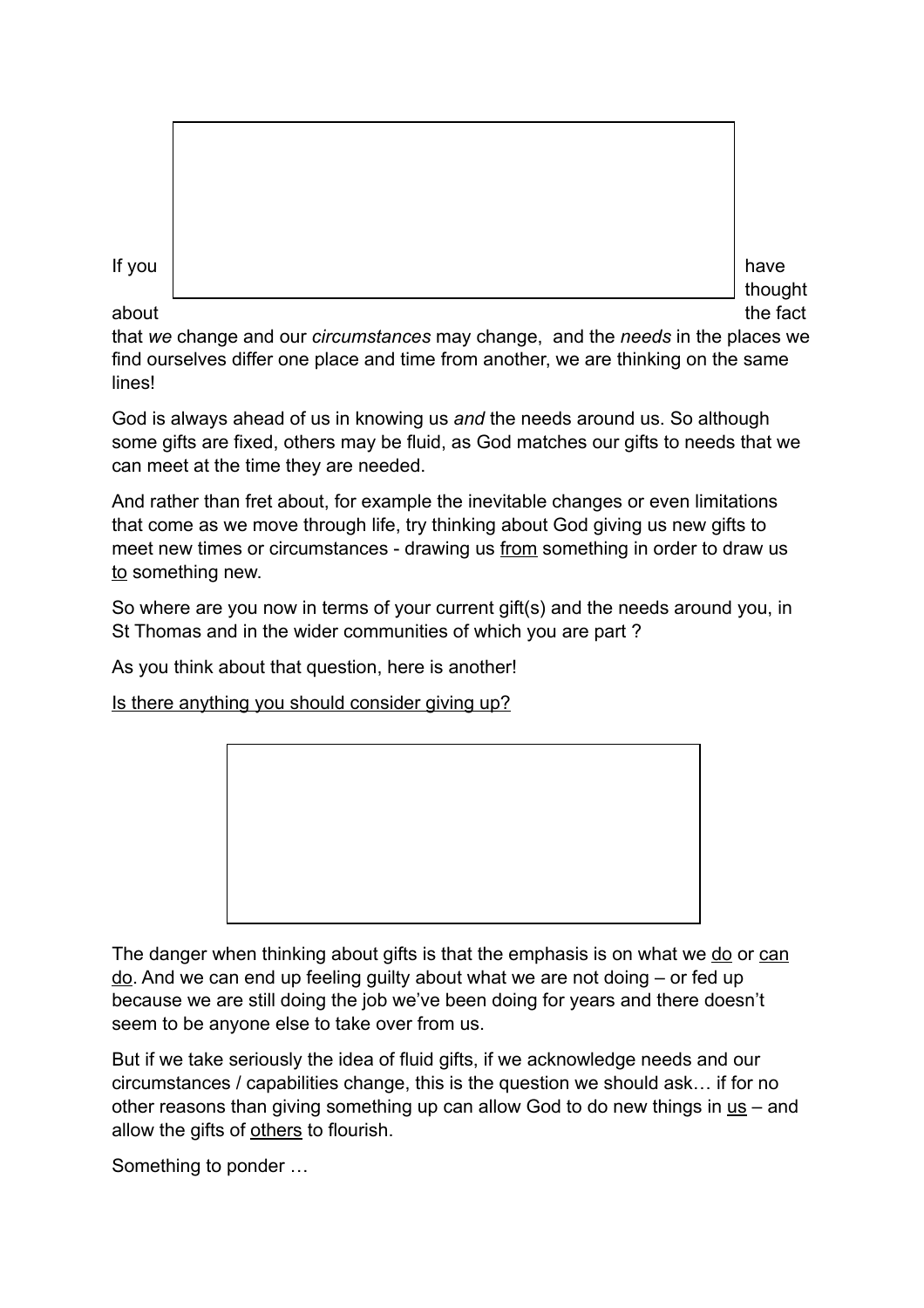Now let's move to the final part of our session.

At our recent Community focussed service we heard from various church groups and their needs. The great and positive news is that people did offer gifts, particular in relation to Children and Youth work.

Here are some updated needs…

- **Knit and Natter** need people Marie and Tony can call on, mainly when they are away, to help with setting up for group at 9am (setting out tables and chairs and clearing them at 12 noon.)
- **Hope House** need prayer support for the residents and staff and financial support
- **Children / Youth** still need volunteers to help with one-off children's activities – helping with the children and practical things like setting up beforehand and clearing up afterwards.
- **Sunday services** (aka Rotas!) Always room for more to share the load of stewarding, welcoming, cleaning the church …

Even where there are no specific updates, all our groups and activities need Prayer

- **TWAM ( Tools With A Mission)**
- **Tom's Blokes**
- **Mission group**
- **Flower group**
- **Tom's Golden folk** (Rendezvous)
- **PCC**
- **The Centre**

We can and should be using our gifts here, there and anywhere, but as a starting point, take a minute or so to run your eyes down that list and think where your gifts might match the current needs around you, for the people of St Thomas and for the Brampton community….